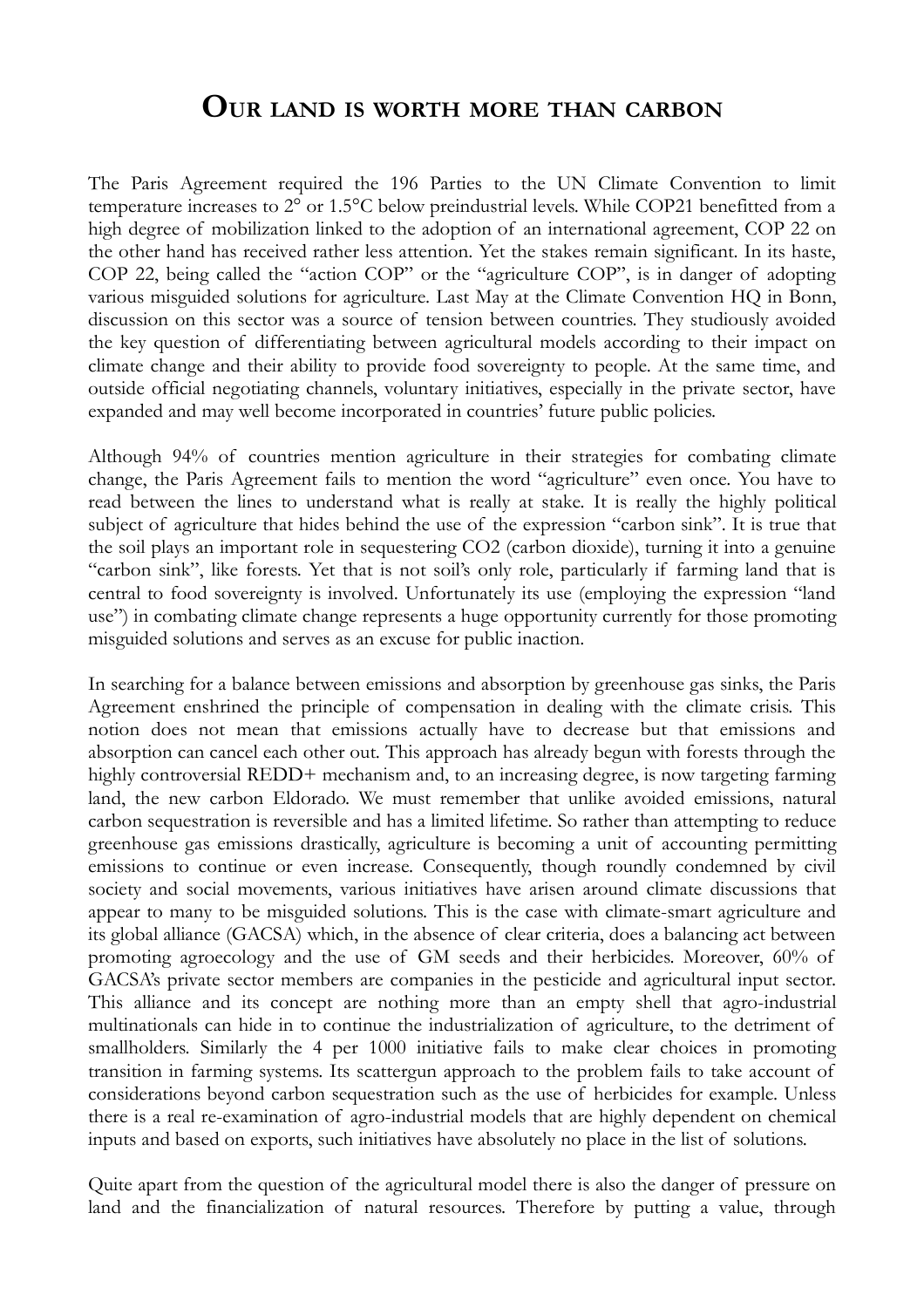compensation, on farming land as a tool in combating climate change, you increase the pressure on it. So the small scale farmers who were already the first victims of climate change become doubly threatened. If we are to encourage investment in agriculture to sequester more carbon, especially from private sources, much greater expanses of land will be needed with an increased risk of land grabbing. This danger would be multiplied if the race for land were accompanied by mechanisms linked to carbon finance. Numerous studies on similar mechanisms developed for forests (like REDD+) have already demonstrated the dangers of an approach that pays scant consideration to protecting human rights. This approach to combating climate change opens the door ever wider to endangering small scale farmers' rights and their acquired knowledge, food sovereignty and ecosystem integrity.

**Our organisations deprecate this rush towards compensation to tackle the climate crisis. Only immediate, drastic reduction of greenhouse gases will prevent a dramatic increase in the impact of this crisis even though it will still only limit it. Farming land cannot become an accounting tool for managing the climate crisis. It is fundamental to around a billion people in the world who are working towards food sovereignty, an inalienable right of people who have already been harmed enough. We support the continued existence of agriculture suited to meeting the agricultural challenges already magnified by the climate crisis. Such farming methods, based on peasant agroecology which, in addition to a store of good practice, imply socially- and ecologically-based farming rooted in its home territory and a rejection of the financialization of Nature.**

| 350.org                                       | Agricultores y Ganaderos - Spain)                                                                |
|-----------------------------------------------|--------------------------------------------------------------------------------------------------|
| Action Aid-France                             | Community Alliance for Global Justice (USA)                                                      |
| Action Contre la Faim (France)                | CONAVIGUA (Guatemala)                                                                            |
| AEFJN (Africa Europe Faith & Justice Network) | Confédération paysanne (France)                                                                  |
| Alternatives-Canada                           | Corporate Europe Observatory (CEO)                                                               |
| Attac-France                                  | Développement et Paix - Caritas Canada                                                           |
| Ara (Germany)                                 | Ecologistas en Accion (Spain)                                                                    |
| Asia Pacific Network for Food Sovereignty     | EcoNexus                                                                                         |
| Asian Peoples' Movement on Debt and           | ECVC (European Coordination Via Campesina)                                                       |
| Development                                   | Fairwatch (Italy)                                                                                |
| Biofuelwatch (UK/US)                          | <b>FERN</b>                                                                                      |
| Broederlijk Delen (Belgium)                   | Finance & Trade Watch (Austria)                                                                  |
| CADTM-Belgique                                | FNSA (Fédération Nationale du Secteur Agricole -                                                 |
| CCFD - Terre Solidaire (France)               | Maroc)                                                                                           |
|                                               | CEC (Center for Environmental Concerns - India) FOCSIV (Federazione Organismi Cristiani Servizio |
| <b>CIDSE</b>                                  | Internazionale Volontario - Italia)                                                              |
| CISV Onlus (Italia)                           | Food Sovereignty Ghana                                                                           |
| CNCD-11.11.11 (Belgium)                       | FNH (Fondation Nicolas Hulot pour la Nature et<br>l'Homme - France)                              |
| COAG (Coordinadora de Organizaciones de       | FUGEA (Belgium)                                                                                  |